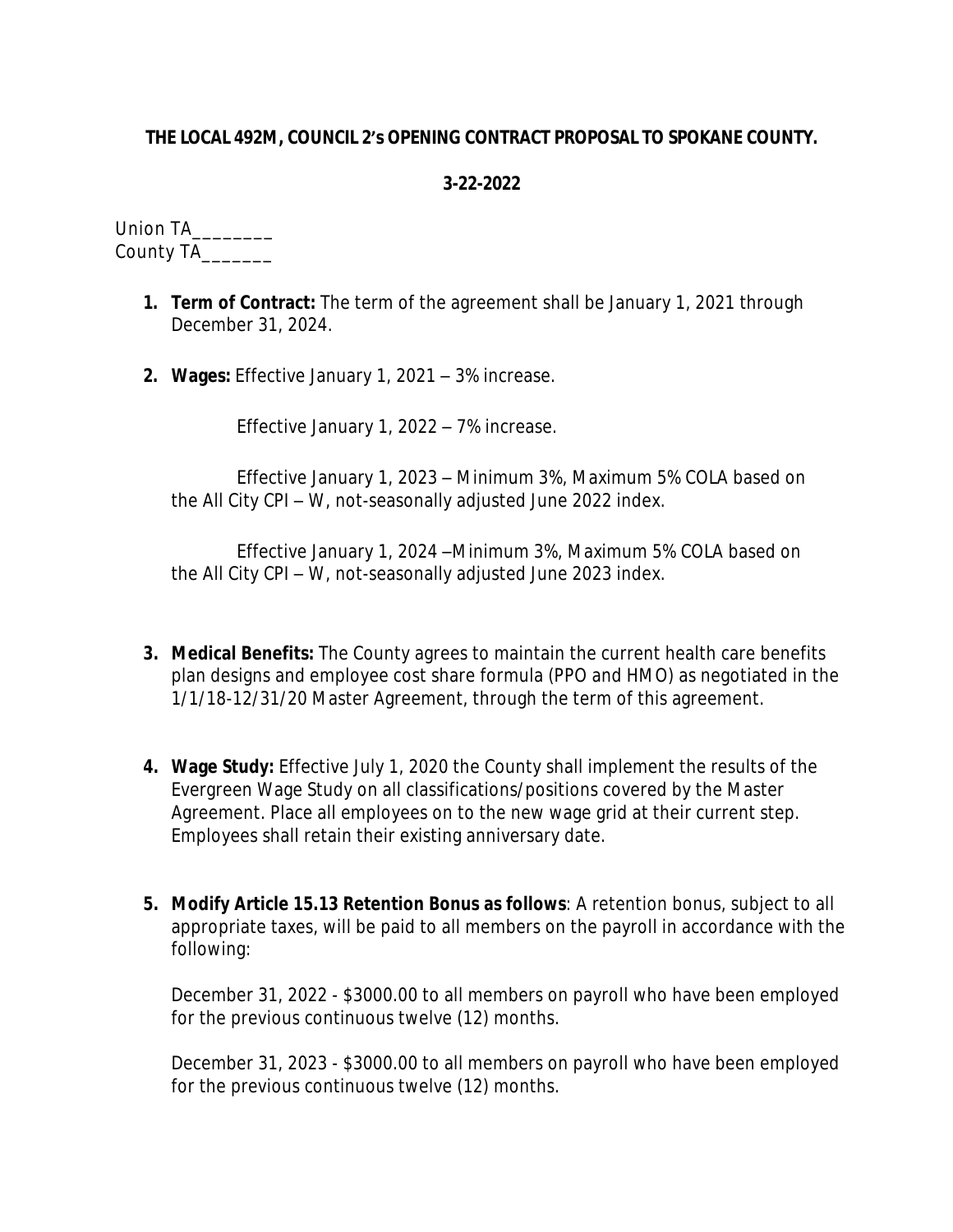December 31, 2024 - \$3000.00 to all members on payroll who have been employed for the previous continuous twelve (12) months.

New hires will be prorated based on the above dates. An employee hired between the first and fifteenth of the month will qualify for that month. An employee hired between the sixteenth and the end of the month will qualify the first of the following month.

- **6. Service Enhancement Pay:** Upon completion of ten (10) years of service, employees will receive service enhancement pay equal to a 5.12% wage increase. Implementation shall occur upon ratification and be applied to all existing employees with ten (10) years or more of service.
- **7. HRA/VEBA:** January 1, 2022 the County shall provide a HRA/VEBA program and account for each employee. The County shall contribute \$100 per month to each employee's HRA/VEBA account.
- **8. Modify Article 10.8 Bereavement Leave as follows:** Bereavement leave entitles a member up to three (3) working days off with pay, not chargeable to sick leave balance if a member suffers a death of a member of his/her immediate family as defined above. Bereavement leave in the case of a spouse, **parent** or a child is allowed up to ten (10) working days.

Two additional working days may be authorized if travel time is needed for out-oftown funerals. To be considered out-of-town, the employee must travel more than one hundred and twenty-five miles outside of Spokane County. The out-of-town restriction does not apply in the case of the death of a spouse, parent or child.

Bereavement leave can be utilized over a six (6) month period after the death. If the employee requires additional bereavement time, they may request additional time off chargeable to compensatory time, annual leave or PTO.

**9. Modify Article 18-Grievance Procedure, 18.1.3**: Time frames may be extended or steps waived at any level of the grievance process by mutual agreement between the parties. Such extensions or waivers shall be reduced to writing. Should the employee or Union fail to comply with the prescribed time frames, excluding extenuating circumstances, it is agreed that the grievance is waived. Should the Employer fail to respond within the prescribed time frames, excluding extenuating circumstances, the grievant's or Union'**s grievance remedy shall be granted** have the right to proceed to the next step. In the event of extenuating circumstances that delay either party meeting the time frames, the parties will meet within five (5) work days following the conclusion of the delay to proceed with the grievance process.